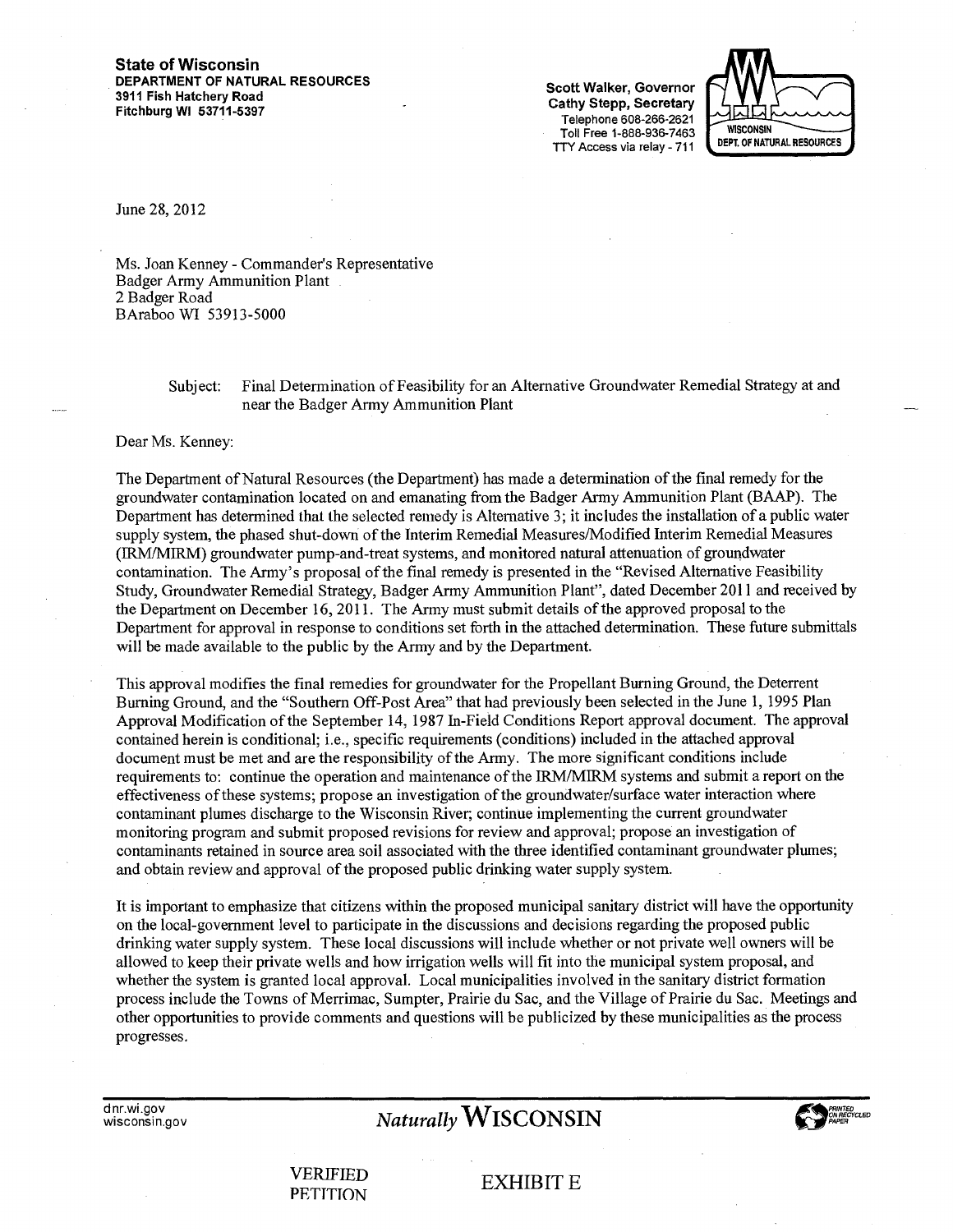Note that the Department has the authority to require the Army to take additional actions to address contamination at the site if the chosen remedy is not effective.

If you have questions about this approval, please contact Linda Hanefeld at linda.hanefeld@wisconsin.gov or (608) 275-3310.

Sincerely,

Mark Giesfeldt, Director Bureau for Remediation and Redevelopment

Attachment

c: Matt Moroney - Deputy Secretary (e-copy) Pat Stevens - Air and Waste Division Administrator (e-copy) Mark Aquino — South Central Region Director (e-copy) Eileen Pierce — WDNR SCD Air and Waste Program Manager Linda Hanefeld — WDNR SCR Remediation & Redevelopment Program Supervisor Jeff Ackerman — WDNR SCR R&R Program Hydrogeologist Craig Karr - WDNR Hank Kuehling — WDNR SCR R&R Program LTE Hydrogeologist Michelle Mullins — USEPA, Region 5 Mike Sitton — US Army Laura Olah — Director, CSWAB Rick Walgenbach — USDA Dairy Forage Research Center Randy Poelma — Ho Chunk Nation Office of Environmental Health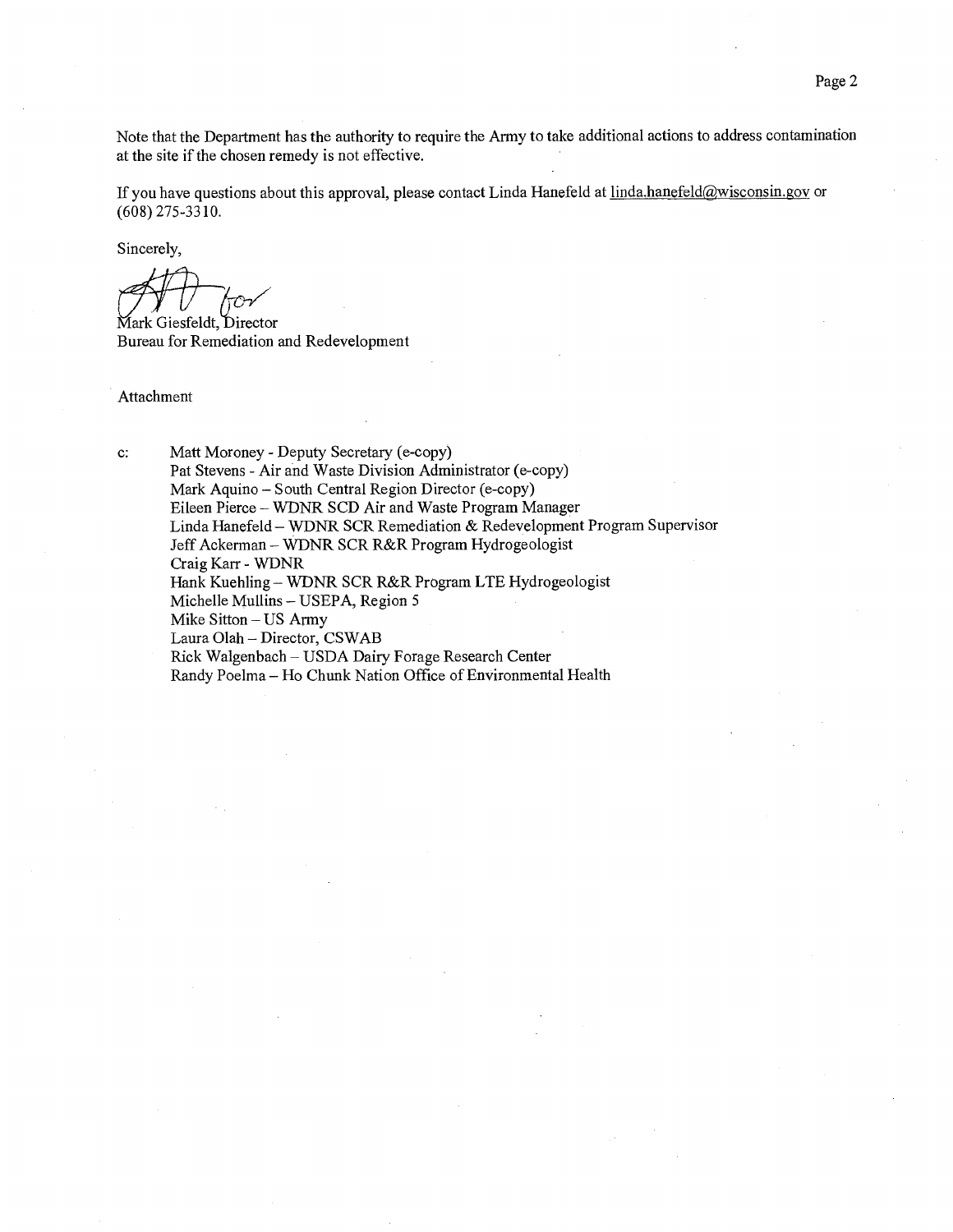## BEFORE THE STATE OF WISCONSIN DEPARTMENT OF NATURAL RESOURCES

# APPROVAL OF ALTERNATIVE FEASIBILITY STUDY, GROUNDWATER REMEDIAL STRATEGY FOR THE BADGER ARMY AMMUNITION PLANT SAUK COUNTY, WISCONSIN

## FINDINGS OF FACT

#### General Information:

| Facility:   | Badger Army Ammunition Plant<br>(located along USH 12 between Prairie du Sac and Baraboo)                                                         |
|-------------|---------------------------------------------------------------------------------------------------------------------------------------------------|
| Owner:      | U.S. Department of the Army<br>2 Badger Road<br>Baraboo, WI 53513-5000                                                                            |
| Operator:   | BTS/SpecPro Environmental Services, Inc.<br>1 Badger Road<br>Baraboo, WI 53913-5000                                                               |
| Contact:    | Joan Kenney<br>Installation Director/Commander's Representative<br><b>Badger Army Ammunition Plant</b><br>2 Badger Road<br>Baraboo, WI 53913-5000 |
| Consultant: | BTS/SpecPro Environmental Services, Inc.<br>1 Badger Road<br>Baraboo, WI 53913-5000                                                               |
|             | $3.50 + 1.2$ $1.2 - 1.2$                                                                                                                          |

MSA Professional Services 1230 South Boulevard Baraboo, WI 53913

#### The Department finds that:

- 1. The U.S. Army (Army) continues to investigate and remediate soil and groundwater contamination at the Badger Army Ammunition Plant (BAAP).
- 2. The Department of Natural Resources (Department) issued a "Conditional Plan Approval for Waste Disposal Sites at the Badger Army Ammunition Plant, Sauk County", dated September 14, 1987. This approval required, in addition to other items, definition of the degree and extent of groundwater contamination at four areas including the propellant burning grounds and the area south of and outside the southern BAAP boundary, and also the review of and continuation of the groundwater monitoring program.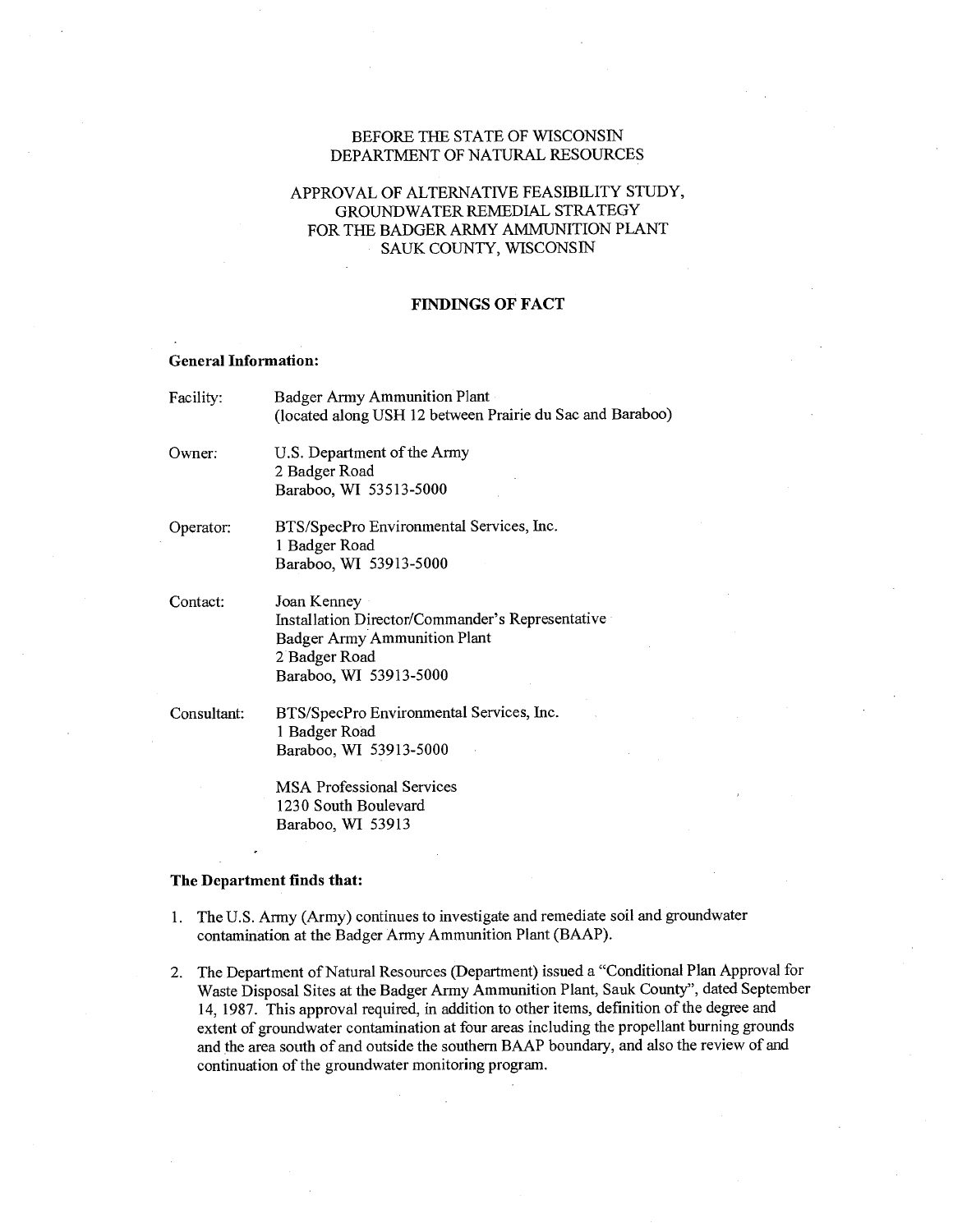- 3. The Department issued a "Modification of Conditional Plan Approval of In-Field Conditions Report for Waste Disposal Sites at the Badger Army Ammunition Plant, Sauk County", dated February 21, 1990. This document is an approval of the proposed Interim Remedial Measures (IRM) system, remedial investigations, and monitoring programs.
- 4. The Department issued a "Modification of Conditional Plan Approval of In-Field Conditions Report Dated September 14, 1987 for Approval of Corrective Measures Selected in the Feasibility Study/Corrective Measures Study Report for the Badger Army Ammunition Plant, Sauk County, Wisconsin", dated June 1, 1995. This approval includes conditions that establish remediation goals for contaminants of concern and preferred remedial alternatives at five locations.
- 5. The Department issued a "Modification of Conditional Plan Approval of In-Field Conditions Report Dated September 14, 1987 for the Purpose of Groundwater Monitoring at On Site and Off Site Groundwater Monitoring Wells and Off Site Private Wells", dated August 3, 1998. This approval contains conditions that revise the BAAP groundwater monitoring program.
- 6. The Department issued a "Modification of Conditional Plan Approval of In-Field Conditions Report Dated September 14, 1987 for the Purpose of Groundwater Monitoring at On Site and Off Site Groundwater Monitoring Wells and Off Site Private Wells", dated December 28, 2000. This approval contains conditions that revise the BAAP groundwater monitoring program.
- 7. The Department issued a "Modification of Conditional Plan Approval of In-Field Conditions Report Dated September 14, 1987 for the Purpose of Groundwater Monitoring at On Site and Off Site Groundwater Monitoring Wells and Off Site Private Wells", dated August 15, 2005. This approval contains conditions that revise the BAAP groundwater monitoring program.
- 8. The Department received on April 28, 2011 the "Alternative Feasibility Study Groundwater Remedial Strategy — Badger Army Ammunition Plant", dated April 2011; this study was prepared by SpecPro, Inc. on behalf of the Army. This document contains background and groundwater information, as well as an analysis of three groundwater remedial alternatives and the Army's preferred choice.
- 9. The Department responded to the April 2011 Alternative Feasibility Study with a May 24, 2011 letter that contained requests for additional information.
- 10. The Department received, on December 6, 2011, the "Revised Draft Alternative Feasibility Study — Groundwater Remedial Strategy — Badger Army Ammunition Plant", dated December 2011 and prepared by SpecPro, Inc. on behalf of the Army.
- 11. The Department received, on December 16, 2011, the "Revised Alternative Feasibility Study — Groundwater Remedial Strategy— Badger Army Ammunition Plant", dated December 2011 and prepared by BTS/SpecPro, Inc. on behalf of the Army.
- 12. On February 2, 2012, SpecPro submitted corrections to the December 16, 2011, "Revised Alternative Feasibility Study — Groundwater Remedial Strategy — Badger Army Ammunition Plant" on behalf of the Army.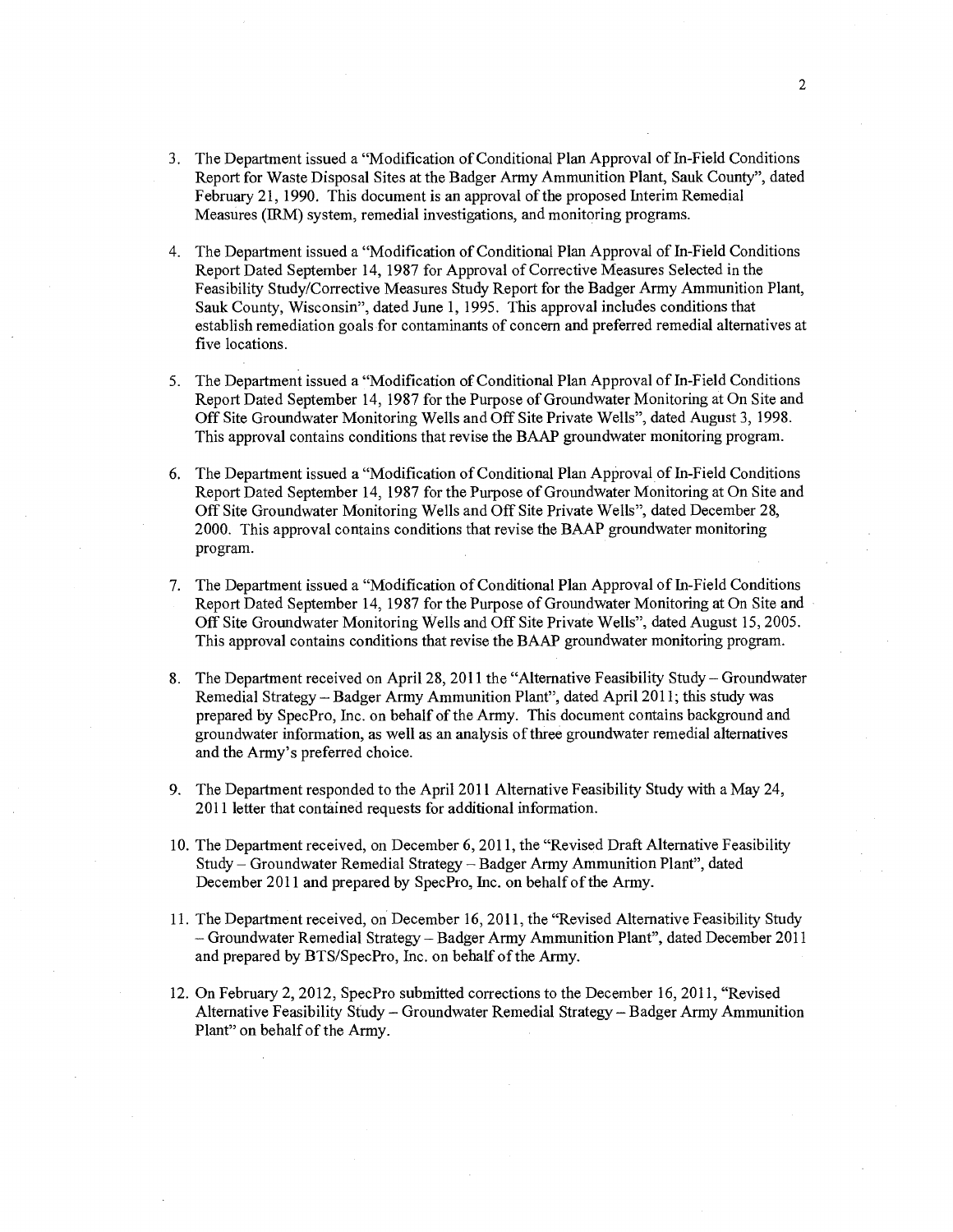- 13. On February 13, 2012, the Department issued to the Army a preliminary determination of feasibility for an alternative groundwater remedial strategy at and near BAAP.
- 14. The Department accepted comments during a 57 day public comment period announced in the preliminary determination.
- 15. The Army shall obtain from the Department approval of the plans for, and operations of, a municipal water supply system. To date, the Department has not received a request for approval of plans for a municipal water supply system from the Army.
- 16. Based on the above, the Department is issuing this approval.

### CONCLUSIONS OF LAW

- 1. The Department has the authority under ch. 281, Wisconsin Statutes and chs. 811, 810 and 809, Wisconsin Administrative Code, to approve the plans and operations of a municipal water supply system.
- 2. The Department has the authority under chs. 289 and 292, Wisconsin Statutes and the Wisconsin Administrative Codes listed below to issue the following approval of the modification of the September 14, 1987 In-Field Conditions Report Approval, the June 1, 1995 Plan Modification Approval, and the Modifications of Conditional Plan Approval of In-Field Conditions Report Dated September 14, 1987 for the Purpose of Groundwater Monitoring at On Site and Off Site Groundwater Monitoring Wells and Off Site Private Wells dated August 3, 1998; December 28, 2000 and August 15, 2005.
- 3. The Department has promulgated chapters NR 700 through NR 754, Wis. Administrative Code, establishing the minimum requirements for investigating and remediating releases of a hazardous substance to the lands and waters of the State.
- 4. The Department has authority under ch. NR 722, Wis. Adm. Code, to require an acceptable process for the consideration and selection of actions to be implemented to remediate contaminated sites.
- 5. The Department has authority under ch. NR 724, Wis. Adm. Code, to require compliance with those portions of this chapter that apply to remedial action implementation, operation, maintenance, and monitoring.
- 6. The Department has authority under ch. NR 726, Wis. Adm. Code, to consider natural attenuation as a remedial option.
- 7. The Department has authority to require a response under s. NR 140.26, Wis. Adm. Code, if an enforcement standard for a substance of health or welfare concern has been attained or exceeded at a point of standards application.

3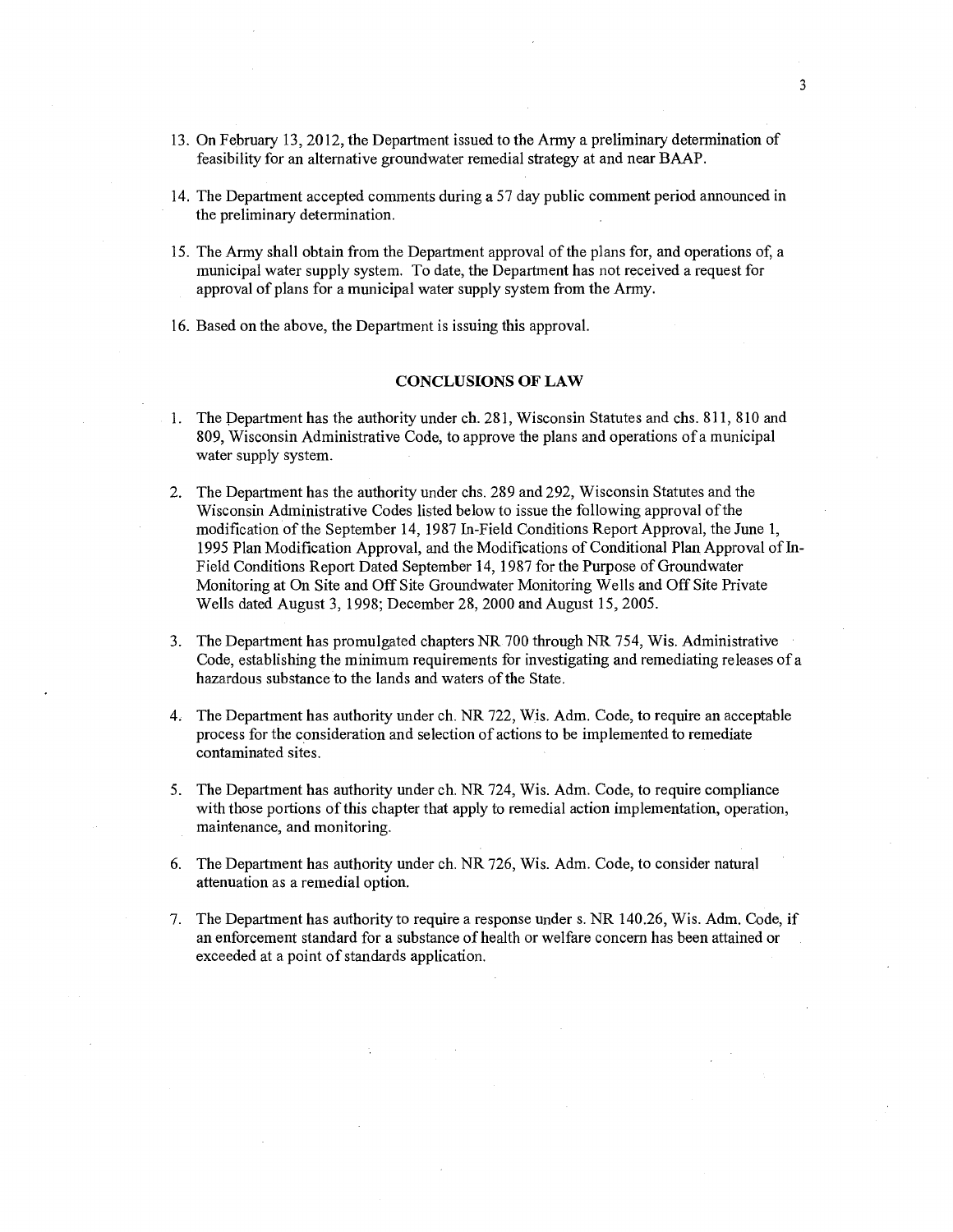## CONDITIONS OF APPROVAL

- 1. The Army shall continue operation of the Interim Remedial Measures (IRM) and Modified Interim Remedial Measures (MIRM) systems, as currently required, to collect and treat contaminated groundwater until modifications are approved by the Department in writing.
- 2. Prior to requesting modification or termination of the operation of the IRM or M1RM systems, the Army shall propose to the Department a process by which the effects of the requested changes can be predicted and evaluated. This proposal will be reviewed by the Department. Written Department approval will be required before any modifications are implemented.
- 3. As part of the workplan for the phased shutdown of the IRM/MIRM, the Army shall prepare a comprehensive written report evaluating the effectiveness of the MLRM and IRM systems in preventing offsite groundwater contaminant migration. The evaluation shall include, but not be limited to, delineation of hydraulic capture zones, contaminant trends in select on- and off- site monitoring wells, calculations of contaminant travel times, and a concise statement concerning the effectiveness of the remedial systems in preventing offsite contaminant movement. Also included in this report shall be a description of the maintenance activities taken to keep the MIRM and IRM systems operational such as well chlorination and pump replacements.
- 4. The IRM and M1RM systems and all associated appurtenances shall be maintained in operational condition until such time that the Army obtains written Department approval to abandon or dismantle either or both systems.
- 5. The Army shall propose an investigation and monitoring program to define the degree and extent to which contaminated groundwater is entering the Wisconsin River, Lake Wisconsin and/or other surface waters. This shall include, but not be limited to, installation of additional groundwater monitoring wells in addition to those already being used to monitor the plume(s) and may include the sampling of surface water.
- 6. The BAAP groundwater monitoring program currently implemented by the Army shall continue until modifications are approved by the Department.
- 7. By July 1, 2013, the Army shall propose modifications to the groundwater monitoring program with the goal of providing data on the long-term effectiveness of natural attenuation as a remedial alternative. The requested changes in the monitoring program to evaluate natural attenuation shall encompass all three known groundwater contaminant plumes (propellant burning ground (PBG), deterrent burning ground (DBG) and central plumes). The proposal shall include (but not be limited to) a map or maps showing the names and locations of all monitoring wells associated with the property investigation and those that will be included in the groundwater monitored natural attenuation (MNA) network. The Army shall identify any locations where new wells will be installed to address any gaps in data collection to support monitored natural attenuation. The modification proposal shall include crosssections, a table or tables providing information about the wells (by name or number identifier and/or associated license number) in the network, which plume(s) the wells are associated with, the parameters for which groundwater will be monitored, test methods used, and the frequency of sampling. The Army shall obtain written Department approval prior to implementing the modifications to the groundwater monitoring network.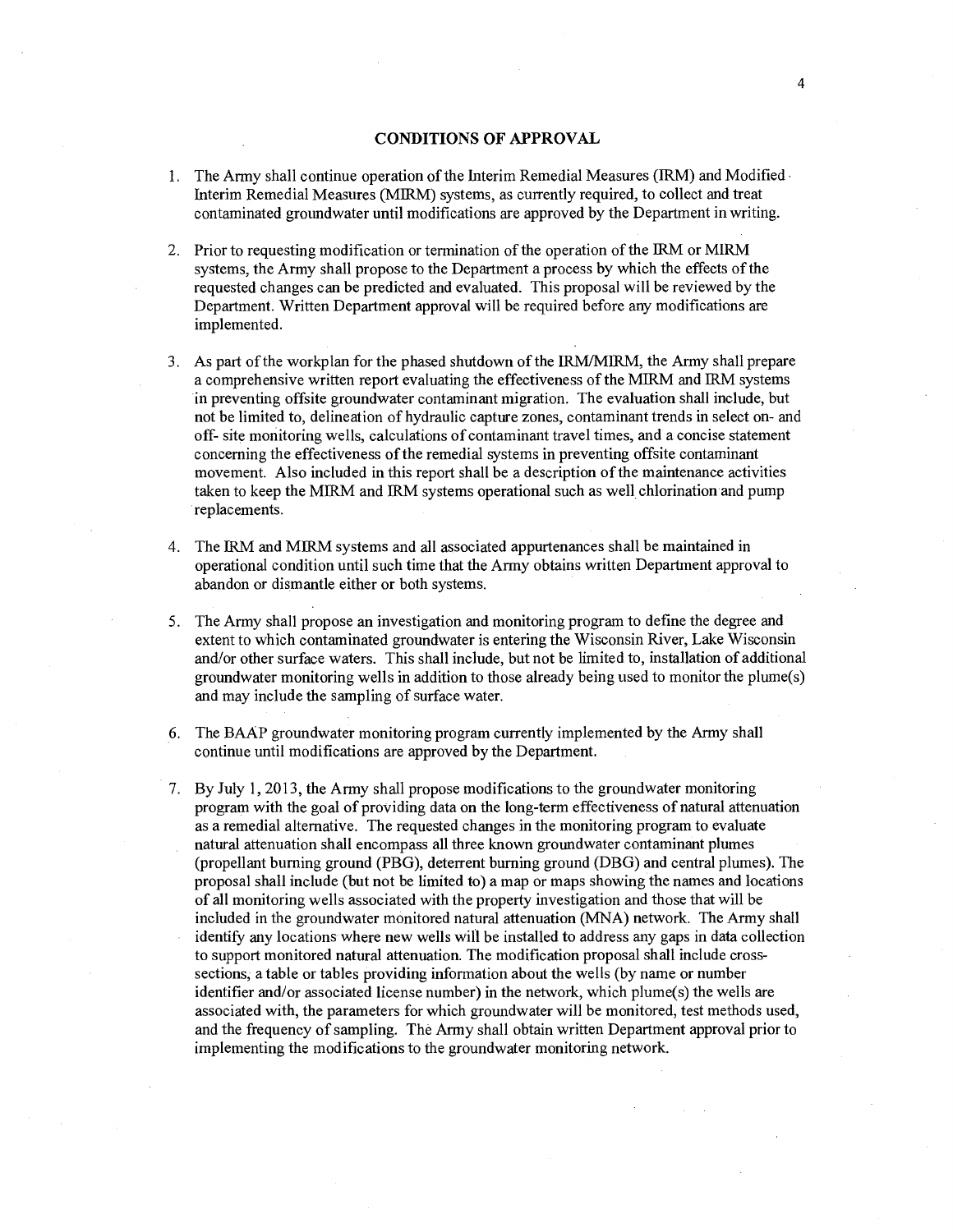- 8. A groundwater narrative summary report similar in format to those submitted in the past several years shall be submitted to the Department annually for each calendar year by May 1 of the following year. Contents of the report shall focus on the results of work performed to evaluate monitored natural attenuation.
- 9. The Army shall conduct adequate saturated and unsaturated soil sampling, for all appropriate parameters, within the PBG, the DBG and central plumes to determine the nature and extent of site contaminants adsorbed onto the soil. Because back-diffusion of adsorbed waste constituents appears to be a major contributor to the groundwater plumes' stability, fully characterizing the adsorbed waste mass is necessary to evaluate natural attenuation as a possible remedial alternative.
- 10. In conducting the required descriptions of plume configuration and behavior as well as the impact of past or future remedial efforts (as required in conditions 3, 5, 7 and 9, above) the Army shall consider that the plumes at Badger are three dimensional entities. All investigations and analyses described in this section shall be implemented to fully characterize in three dimensions the characteristics of all flow systems.
- 11. Within 30 days of the date of this approval, the Army shall provide a proposed schedule of events regarding the efforts to obtain local approval of the municipal water supply system. Inform the Department's Remediation and Redevelopment and Drinking Water and Groundwater programs, in writing, of any unforeseen delays in obtaining local approvals. Updates shall be submitted at least every 60 days.
- 12. The source control actions taken at the PBG and DBG shall be maintained as required in past approvals from the Department. Specifically these approvals are Condition 6 of the October 14, 2002 approval for the PBG and Condition 5 of the March 17, 2008 approval for the DBG.
- 13. If approved by the local units of government, the Army shall obtain the Department's approval of plans for the municipal water supply system prior to commencing construction. Please be aware that you will also need approvals from the Public Service Commission of Wisconsin. Please contact them directly.
- 14. If the chosen remedy is not effective, the Department has the authority to require the Army to take additional actions to address contamination at the site.

#### NOTIFICATION OF APPEAL RIGHTS

If you believe that you have a right to challenge this decision, you should know that the Wisconsin statutes, administrative rules, and case law establish time periods within which requests to review Department decisions must be filed. To request a contested case hearing pursuant to section 227.42, Wis. Stats., you have 30 days after the decision is mailed, or otherwise served by the Department, to serve a petition for hearing on the Secretary of the Department of Natural Resources. All requests for contested case hearings must be made in accordance with section NR 2.05(5), Wis. Adm. Code, and served on the Secretary in accordance with section NR 2.03, Wis. Adm. Code. The filing of a request for a contested case hearing is not a prerequisite for judicial review and does not extend the time period for filing a petition for judicial review.

5